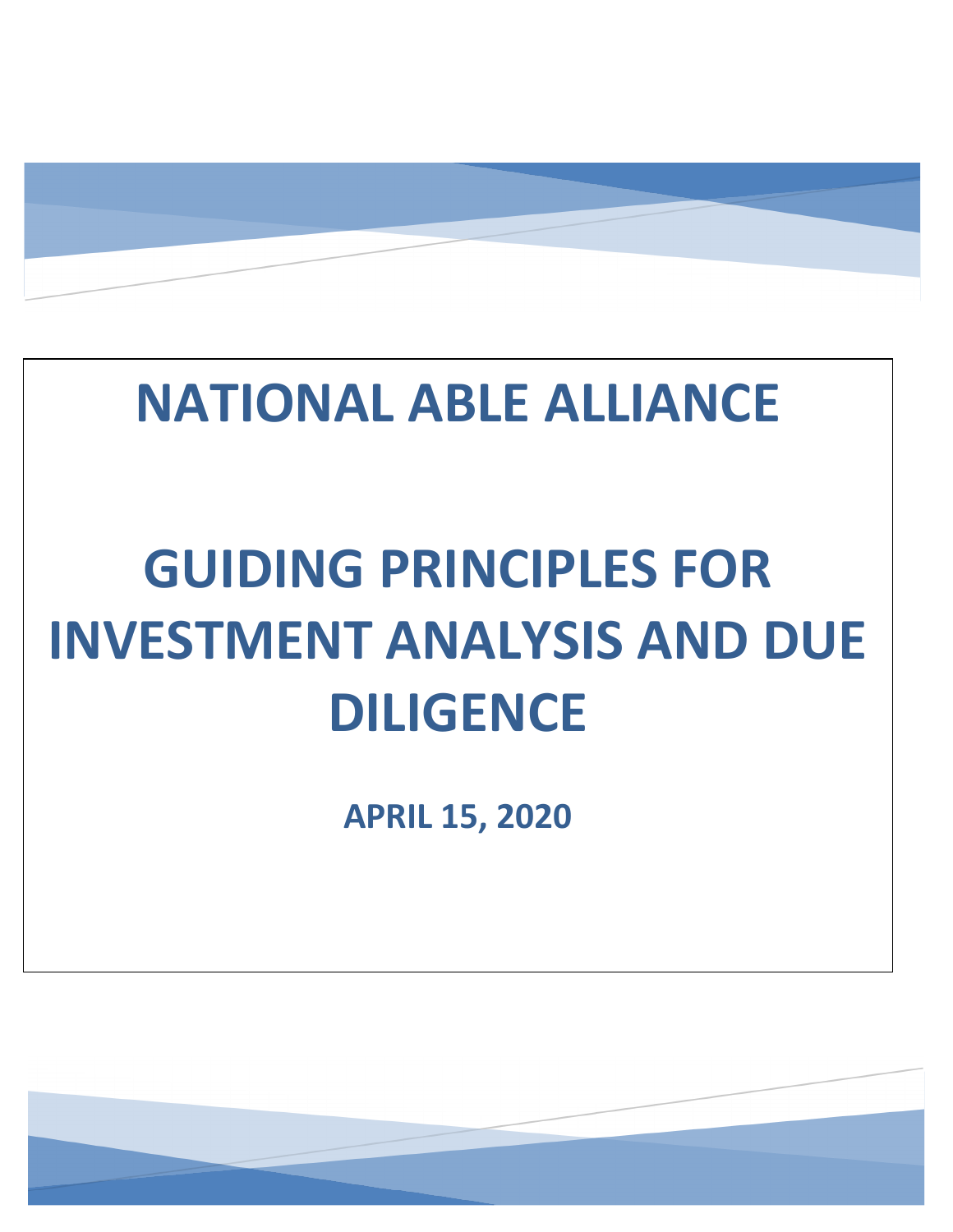This document outlines the due diligence and analytical procedures to be followed for the evaluation of current and prospective external investment fund managers utilized by the National Achieving a Better Life Experience Program Alliance (the "Consortium") in servicing the externally managed investment program under its stewardship. The Consortium oversees the efficient and effective implementation and maintenance of the National ABLE Alliance Program ("Program").

The Consortium is responsible for serving as a prudent, vigilant, and accountable investment steward. The Consortium holds itself to the highest investment standards, and as such, it actively seeks to utilize industry best practices for the effective analysis and evaluation of investment fund managers.

This document delineates the processes, practices, and factors by which prospective and current investment managers are evaluated by the Consortium and the Contractor(s) it hires to assist in executing investment management and advisory functions. The Contractor(s) is responsible for administrative services and investment management services.

#### **Roles and Responsibilities**

#### **CONSORTIUM**

The Consortium is responsible for the direction of investments and administration of the assets of the Program. As such, key roles and responsibilities include, but are not limited to:

- **Fund Manager Approval** While the Contractor(s) shall have the responsibility and discretion to seek, recruit, screen, evaluate, and recommend funds for investment, the Consortium maintains the authority and responsibility to approve all prospective investments before an agreement with an investment fund manager has been negotiated or executed.
- **Fund Manager Termination** While the Contractor(s) shall have the responsibility to monitor and recommend for termination funds that are failing to meet the investment objectives of the Consortium, the Consortium maintains the decision-making authority and responsibility to terminate any and all existing investment fund managers.
- **Performance Monitoring** The Consortium will review the investment performance of each investment fund at least quarterly.
- **Due Diligence** The Consortium will participate in investment fund manager due diligence meetings with each investment fund manager in coordination with the Contractor(s) retained to assist in program management.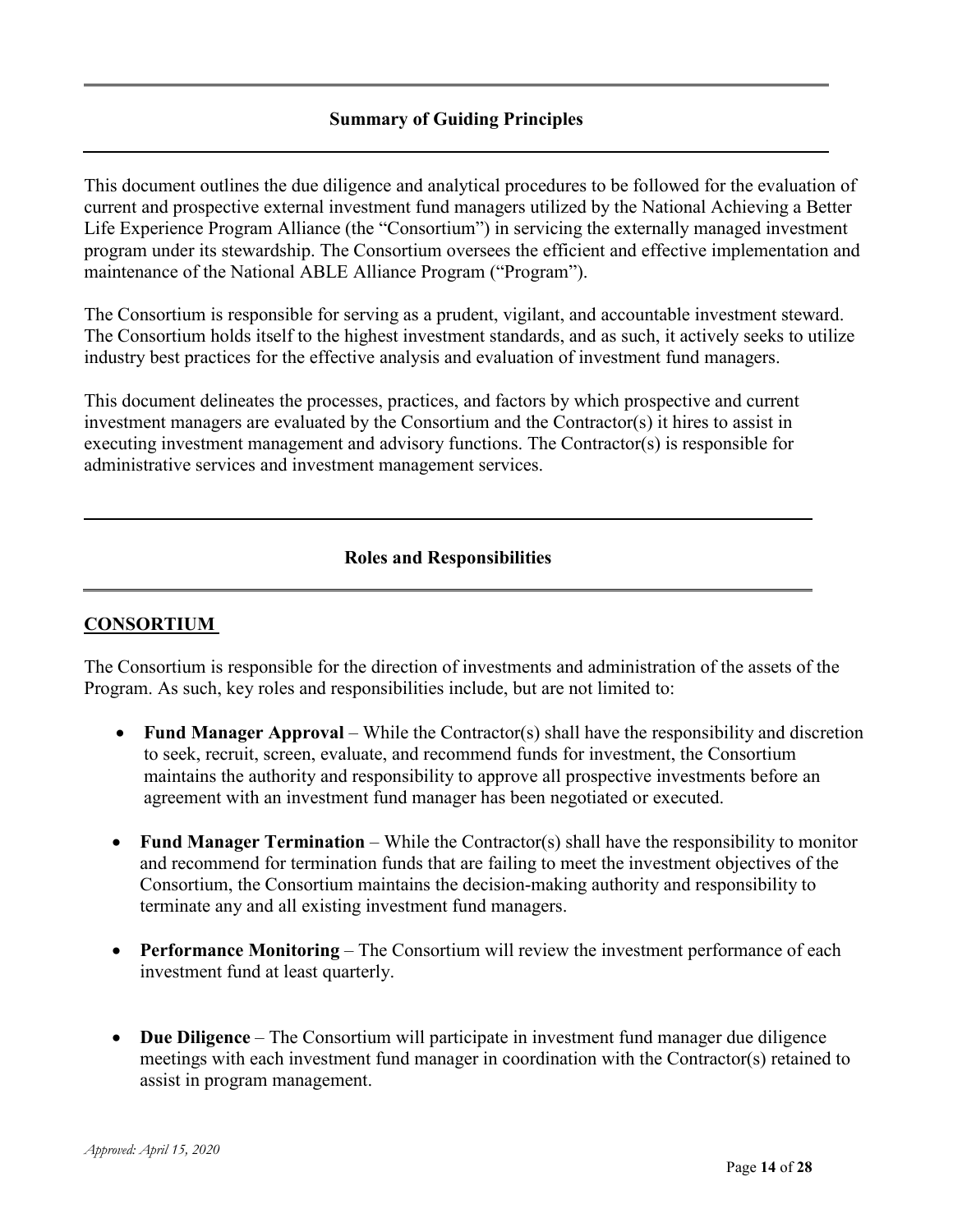#### **CONTRACTOR(S)**

The Consortium may contract external vendors ("Contractor(s)") to perform administrative services and investment management services, as authorized by applicable state law and the investment policies of the Consortium. Accordingly, Contractors will be responsible for a number of important investment management duties, including, but not limited to:

- **Identification and Evaluation of Investment Funds** The Contractor(s) will advise and provide fund recommendations to the Consortium.
- **Due Diligence** The Contractor(s) are responsible for investment fund manager due diligence, including, but not limited to, research, financial analysis, and legal, accounting, and background investigations of fund managers. The Contractor will undergo due diligence activities in coordination with the Consortium.
- **Fund Monitoring** The Contractor(s) are responsible for monitoring the performance of investment funds, enforcing Watch List Procedures, tracking the diversification of invested assets and the amounts invested by recipient funds, and facilitating and reconciling all reporting and accounting requirements of recipient funds and the Consortium.
- **Fee Monitoring -** The Contractor(s) are responsible for conducting a fee study at least annually to assess the fees charged by external managers.
- **Benchmarking** The Contractor(s) are responsible for establishing applicable investment benchmarks, measuring the performance of recipient funds against said benchmarks, and reviewing benchmarks at a minimum on an annual basis to ensure accuracy and relevance.
- **Quarterly Meetings** The Consortium and the Contractor(s) shall meet at least quarterly to review fund performance as compared to applicable benchmarks and peer-group performance.
- **Reporting** The Contractor(s) are chiefly responsible for administering all pertinent reporting requirements and recordkeeping duties as set out in its contract

#### **Evaluating Prospective Investment Managers**

Prospective investment managers are evaluated using quantitative and qualitative criteria that align with the analysis, due diligence, and risk management responsibilities derived from the Investment Policy of the Consortium. The due diligence process of the Consortium addresses the quantitative data, which is why this document often refers to a "minimum due diligence process."

Selected asset classes must be consistent with the portfolio's time horizon and risk and return objectives as well as with implementation and monitoring constraints. Decisions regarding investment strategies and types of investments are documented and made in accordance with fiduciary obligations of care.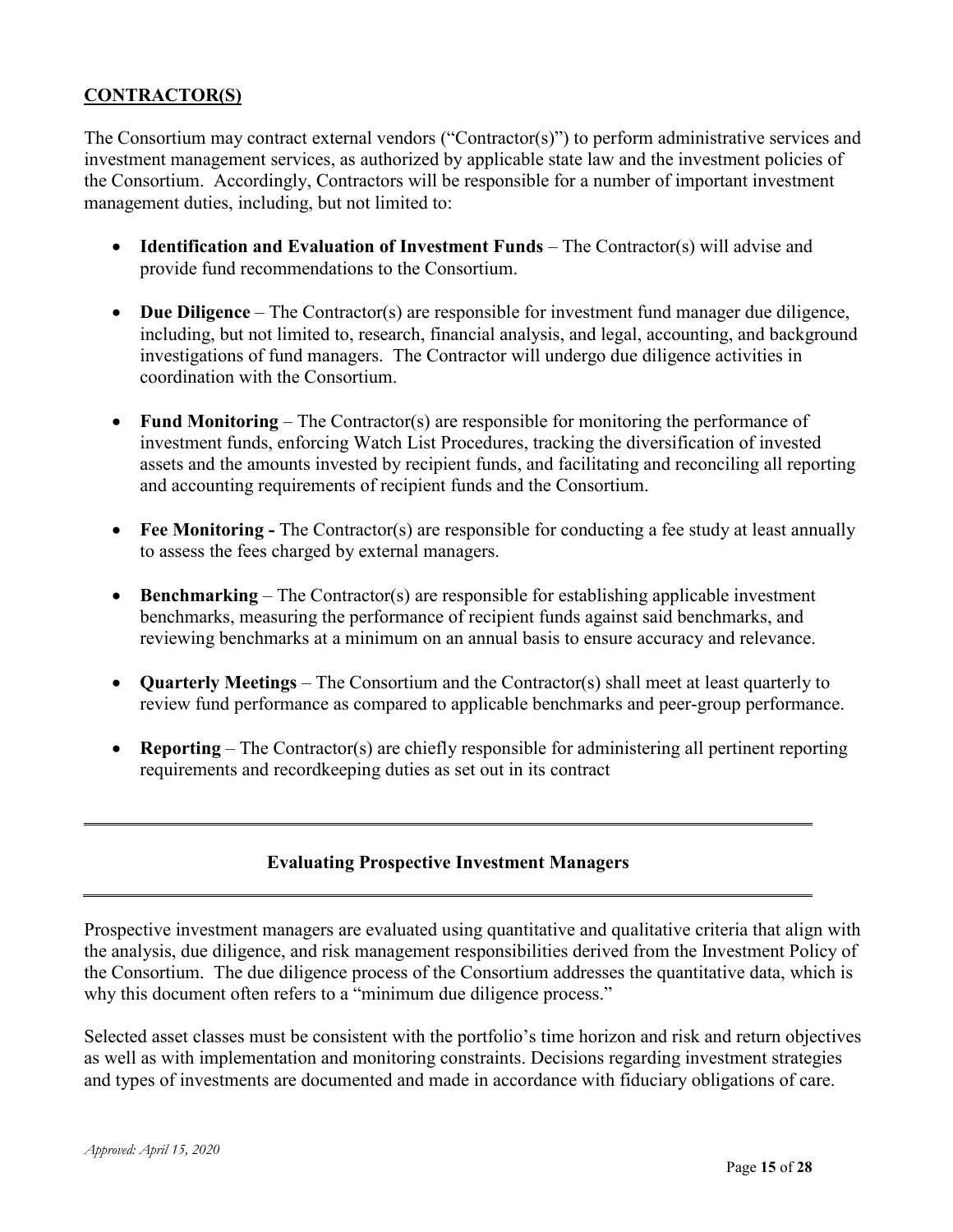The Equity and Fixed Income Style Boxes below may be utilized by the Consortium in identifying investment fund managers based on fit within the Program's asset allocation. Style boxes provide a visual representation of the equity and fixed income investment categories.



As the market for index investing has grown rapidly (as evidenced by total assets under management and the vast number and variety of index funds/strategies), it is important to note that index funds are not exempt from the due diligence process. Each index vehicle goes through the same screenings in regard to qualitative and quantitative analysis before being selected as an investment manager.

#### **MANAGER SELECTION CRITERIA**

To be eligible for consideration, investment fund managers must first satisfy basic manager selection criteria. Eligible investment options must be managed by one of the following entities:

- **National Banking Institution** Defined as a commercial bank with a charter approved by the U.S. Office of the Comptroller of the Currency (OCC). A national banking institution functions as a member bank of the U.S. Federal Reserve in the capacity of being an investing member of its district Federal Reserve Bank. These banks may facilitate the auction process of U.S. Treasury bonds and must be members of the Federal Deposit Insurance Corporation (FDIC).
- **Registered Investment Advisor** Defined as any person or firm that for compensation; is engaged in the business of; providing advice, making recommendations, issuing reports, or furnishing analyses on securities, either directly or through publications. A person or firm must satisfy all these elements in order to be registered under the U.S. Investment Advisers Act of 1940.
- **Registered Investment Company** Defined as an issuer which (a) is or holds itself out as being engaged primarily, or proposes to engage primarily, in the business of investing, reinvesting, or trading in securities; (b) is engaged or proposes to engage in the business of issuing face-amount certificates of the installment type, or has been engaged in such business and has any such certificate outstanding; or (c) is engaged or proposes to engage in the business of investing, reinvesting, owning, holding or trading in securities, and owns or proposes to acquire investment securities. The Consortium will only retain registered investment companies that offer pooled investment vehicles that comply with the Investment Act of 1940 for externally managed programs, including the following pooled investment vehicles: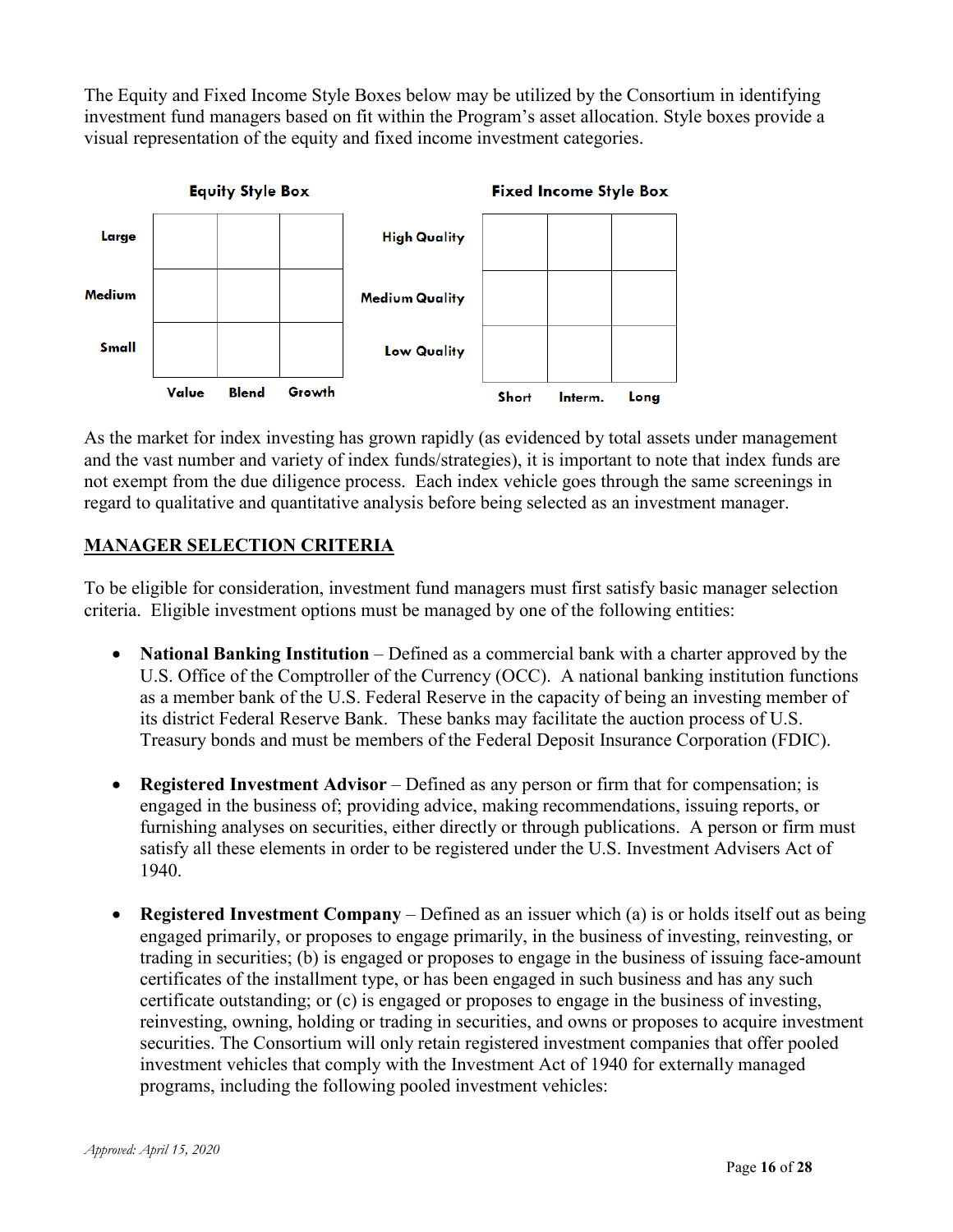- o **Mutual Funds –** An open-ended investment company that is registered with the U.S. Securities and Exchange Commission. These funds pool money from its shareholders, invest in a portfolio of securities, and continuously offer to sell or redeem shares to the public. The company's portfolio is managed by professional investment advisors to meet specific investment objectives.
- o **Index Funds –** Investment funds that are passively managed strategies that replicate the risk and return characteristics of a respective benchmark**.**
- o **Exchange-Traded Funds –** Exchange-Traded Funds (ETF) trade on a reputable exchange in the secondary market. Most ETF's track a particular broad market or stylebased index and are considered passively managed products.

# **QUALITATIVE FACTORS**

The Consortium evaluates each prospective investment fund manager by a number of key qualitative factors. These factors are considered during a risk assessment of each prospective investment fund manager performed by the Consortium in coordination with its Contractor(s). The purpose is to identify and estimate the types and levels of risks posed to the Consortium and its account holders by the potential selection of the investment fund manager. Key qualitative factors include:

- **Stability of the Organization** The investment fund manager or management team associated with the perspective strategy should be in place for a minimum of three years. The Consortium and its Contractor(s) will also consider whether there is previous and/or pending litigation against the firm, applicable regulatory enforcement actions, internal management struggles, recent changes in ownership, a rapid growth or loss of assets under management, other reputational risks, or a combination thereof. Also reviewed is the adequacy of internal controls, trading practices and efficiency, processes, and systems, including segregation of duties throughout the investment management team.
- **Track Record** The track record of the investment management team shall be assessed based upon inception date of the product(s). To qualify, investment products must have been in existence for at least three years. Modern portfolio theory measures (i.e. Alpha, Sharpe Ratio and Standard Deviation) require a minimum of three years of data before a meaningful calculation can be made. An exception to this requirement would be suitable for an investment vehicle that is realizing a new share class, such as an institutional share class. In such a case, the use of the inception date of the original share class will be reviewed if it possesses a track record of at least three years.
- **Investment Philosophy –** The Consortium and its Contractor(s) will consider the overall set of principles or strategies that guide the investment fund manager's security selection. A prospective manager should show no deviation from their written investment philosophy at any point during multiple market cycles. The investment fund manager's philosophy should maintain an element of risk aversion as well as taking into consideration global as well as domestic perspectives.
- **Investment Process –** An investment fund manager's investment process should be well-defined and methodical in its approach to analyzing and selecting securities for its portfolio as well as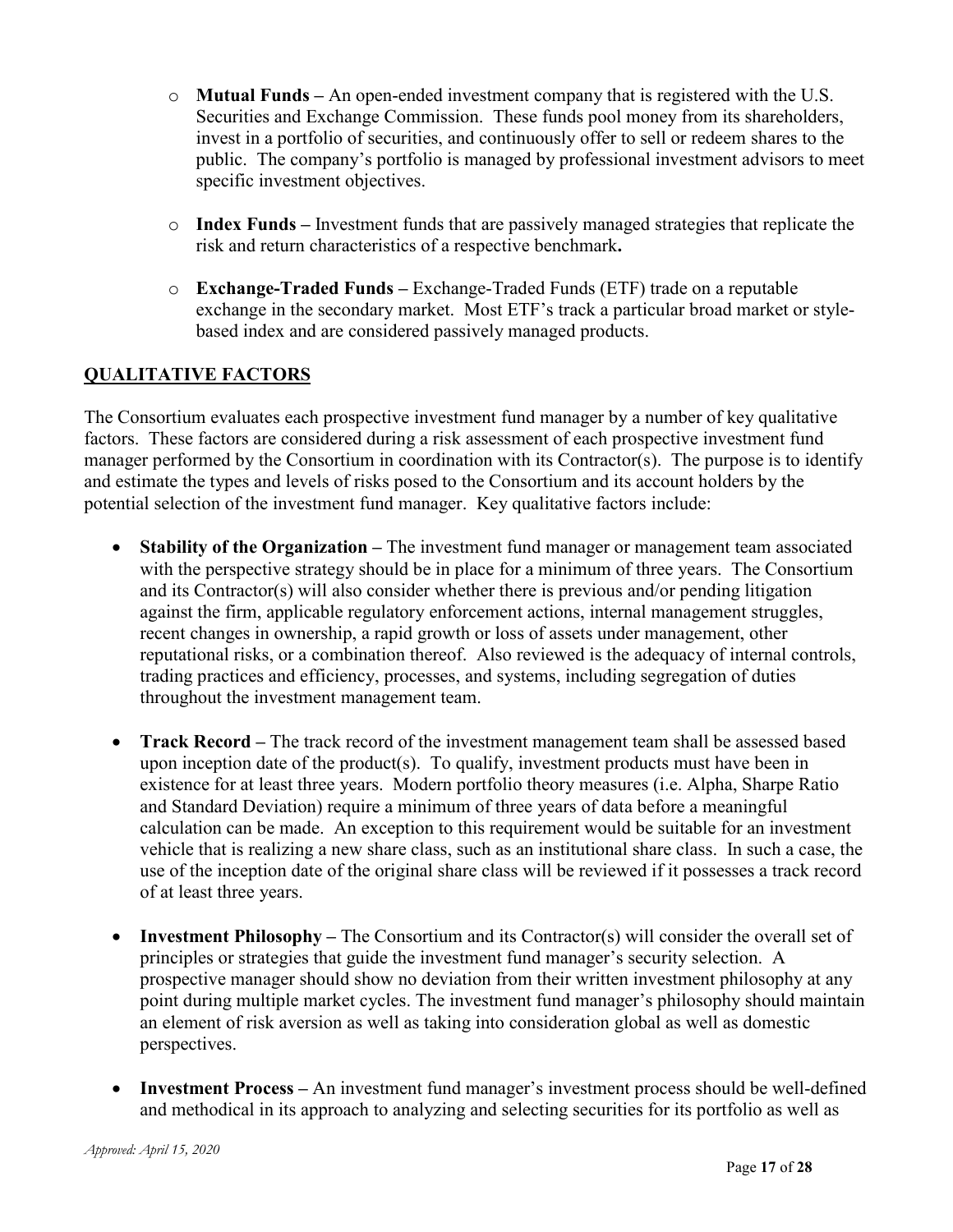evaluating market sentiments and benchmark performance. A well-defined investment process contributes to a consistent methodology for constructing an optimal portfolio.

- **Portfolio Construction –** An investment fund manager's portfolio should consist of securities from the broad asset class associated with the product's peer group. This allows the Consortium and its Contractor(s) to obtain information about the overall investment strategy. The portfolio composition should align with what the investment fund manager has outlined in its prospectus and investment policy statement.
- **Style Consistency –** The style drift of the investment fund manager will be assessed. Style drift is defined as the divergence of a fund from its stated investment style or objective. An investment fund manager's investment style is defined as a natural grouping of investment disciplines that have a degree of predictive power in explaining the future dispersion in returns across portfolios. The investment fund manager should be able to demonstrate minimum style drift over the given period. The Consortium and its Contractor(s) evaluate a prospective investment fund manager's style drift over a three- and five-year period based on but not limited to Holdings Based Style Analysis and Returns Based Style Analysis.
	- o *Holdings Based Style Analysis* Determines the investment style of a portfolio by utilizing a bottom-up approach in examining the characteristics of the individual securities in the portfolio. The individual securities are ranked based on their characteristics which are then used to identify the investment style of the portfolio.
	- o *Returns Based Style Analysis* Is a top-down approach that involves estimating a portfolio's sensitivities to security market indexes representing a range of distinct factors. This analysis should identify the important drivers of return and risk factors for the period analyzed and can be estimated even for complicated strategies. In addition, the process is comparable across managers and through time, and the use of returns data provides an objective style check that is not subject to window dressing. Window dressing is the act of selling securities near the end of the reporting period that have amassed significant losses and purchasing securities that have significant gains within the period in order to appear that the recently purchased securities have been amongst the fund's holdings throughout the reporting period.
- **Risk Management** The Consortium evaluates an investment fund manager's ability to identify, assess, and prioritize risks. Furthermore, the Consortium evaluates how a Manager deploys its resources to minimize, monitor, and contain the potential impact of adverse events or maximize the realization of opportunities. Evaluating an investment fund manager's risk management process helps ensure that uncertainty is properly accounted for within the investment fund manager's investment strategy.
- **Operating Procedures –** The investment fund manager or the organization associated with the perspective strategy should have in place a clearly defined and documented standard operating procedure. The operating procedure should consist of sound policies with regards to risk governance, identification, measurement, and adjustment.
- **Integration of Sustainability Factors** The Consortium and its Contractor(s) may consider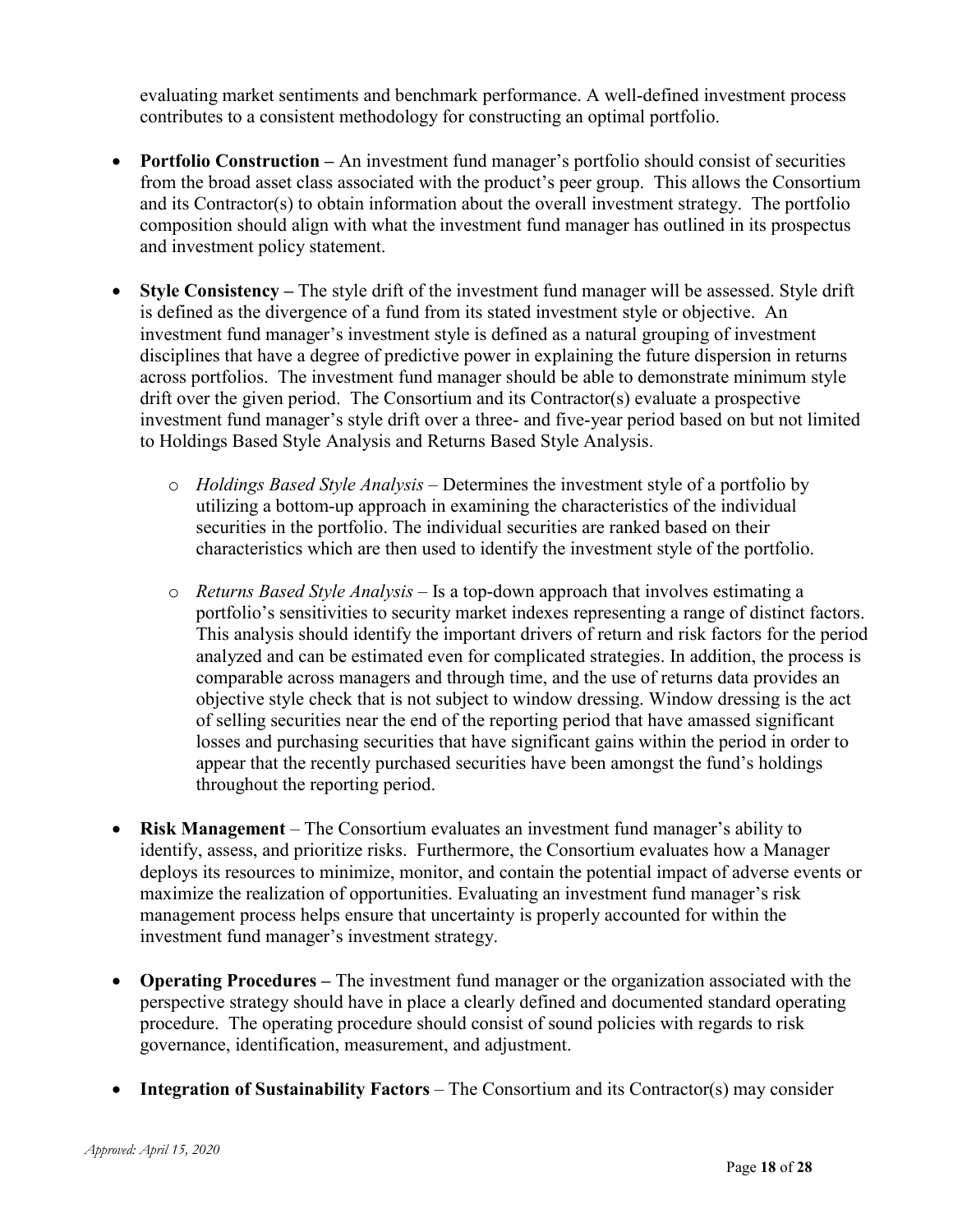whether and to what extent a prospective manager integrates sustainability risk factors into its portfolio construction and management processes. Prudent integration of material sustainability factors, including, but not limited to (1) corporate governance and leadership factors; (2) environmental factors; (3) social capital factors; (4) human capital factors; and (5) business model and innovation factors will allow the Consortium to fulfill its fiduciary duties of financial prudence in keeping with industry best practices. These factors may be considered as components of portfolio construction, investment decision-making, investment analysis, due diligence, prospective value proposition, risk management, and investment ownership, given that these tangible and intangible factors may have material and relevant financial impacts.

Sustainability factors may be implemented within investment manager due diligence predicated on the following:

- o Sustainability factors may be implemented within a framework predicated on the prudent integration of material sustainability factors, including, but not limited to (1) corporate governance and leadership factors; (2) environmental factors; (3) social capital factors; (4) human capital factors; and (5) business model and innovation factors, as components of portfolio construction, investment decision-making, investment analysis and due diligence, prospective value proposition, risk management, and investment ownership, given that these tangible and intangible factors may have material and relevant financial impacts.
- o Attentive oversight of investment holdings to address sustainability risks and opportunities through direct engagement with entities, such as investment funds, portfolio companies, government bodies, and other organizations.
- o Consideration of other relevant factors such as legal, regulatory, and reputational risks that enable an optimal risk management framework and supports long-term investment value.

# **QUANTITATIVE FACTORS**

In addition to qualitative factors, the Consortium and its Contractor(s) evaluate each prospective investment fund manager by a number of quantitative factors to determine suitability. The purpose is to identify and estimate the types and levels of risks posed to the Consortium and its account holders by the potential selection of the investment fund manager. Quantitative factors include:

• **Assets Under Management** – A minimum of at least \$75 million under its management across all asset and sub-asset classes. This criterion may require additional analysis for mutual funds when there is more than one share class (i.e. Class A, Class F, etc.). In such a situation, it is reasonable to add up assets across each share class within the fund to determine whether the \$75 million threshold has been obtained.

The Consortium prefers prospective funds that have been able to gain assets at a steady pace, considering market environments over a full market cycle.

• **Expense Ratio –** The annual fee that all investment fund managers charge participants shall be within the 75<sup>th</sup> percentile in terms of cost. The net expense ratio is expressed as a percentage of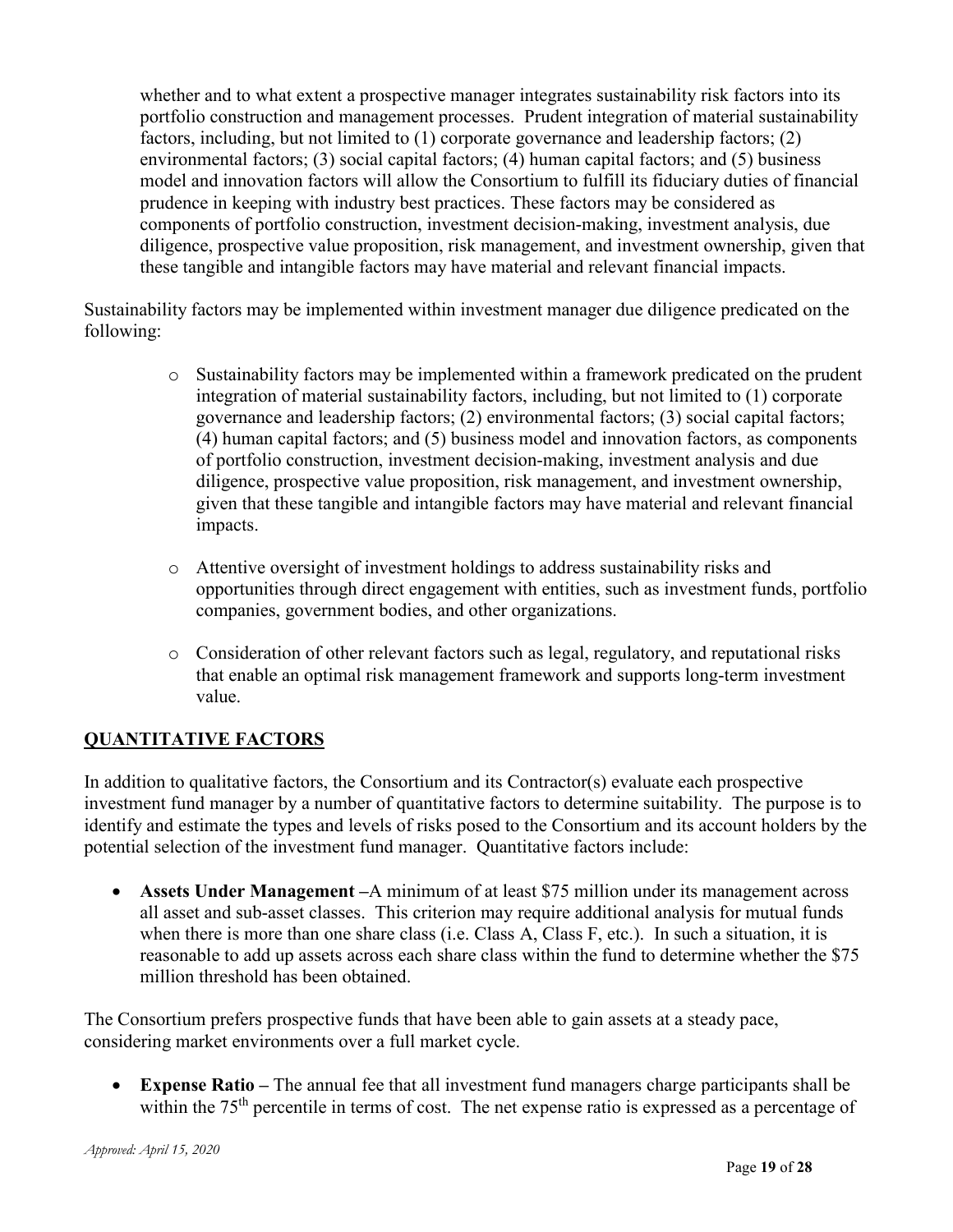assets deducted each fiscal year for fund expenses, 12b-1 fees, management fees, administrative fees, operating costs, and all other asset-based costs. In all cases, the Consortium desires the lowest cost share class, which at times, may be the institutional share class offered by a mutual fund.

• **Risk-Adjusted Performance –** One-, three-, and five-year performance in addition to calendar year performance of investment managers is evaluated. The Consortium and its Contractor(s) shall seek performance numbers that exhibit outperformance or alignment with the appropriate benchmark or category peer funds for the applicable asset class. The Consortium will also evaluate the investment fund manager's transparency in terms of risk management.

Risk-adjusted ratios are taken into consideration as well:

- o **Alpha –** The return on an asset should exceed the asset's required rate of return or the risk-adjusted return should outperform or equal the product's peer group on a trailing three-year basis.
- o **Sharpe Ratio –** An investment fund manager's Sharpe Ratio should be evaluated against category peers. The investment fund manager should possess a Sharpe Ratio that exceeds or equals that of category peers.
- o **Information Ratio –** The Information Ratio of an investment fund manager will be used to measure and evaluate the skill of the manager in exceeding the benchmarks return. The investment fund manager's Information Ratio will be compared to that of its peers.
- o **Sortino Ratio –** The investment fund manager's Sortino Ratio will be used to measure the efficiency in which an investment fund manager generates returns by measuring the investment fund manager's return compared to the downside standard deviation of the investment fund's returns.
- o **Performance Relative to Peers –** The Consortium and its Contractor(s) shall consider the rolling performance of the investment product on a one-, three-, and five-year basis. The performance comparison should be made against the median return of the investment fund manager's peer group (i.e. a Large Cap Value manager will be measured against peer Large Cap Value managers).
- **Percentile/Quartile Rankings** In addition to one-, three-, and five-year risk-adjusted performance, the Consortium evaluates percentile/quartile rankings, which compare investment fund managers against their category peers. Quartile rankings are evaluated from third-party service providers including, but not limited to, Morningstar rankings, Preqin rankings, InvestorForce, and eVestment.
- **Third-Party Evaluations** Other third-party evaluations are also considered in the due diligence process. Third-party evaluations and ratings include independent research on investment fund managers performed by a third-party. The evaluations and ratings compare investment fund managers against category peers as well as relative performance benchmarks. Third-party evaluations and ratings that are considered include, but are not limited to, the Morningstar Medalist and Star Ratings for funds, Morningstar firm stewardship grades, Lipper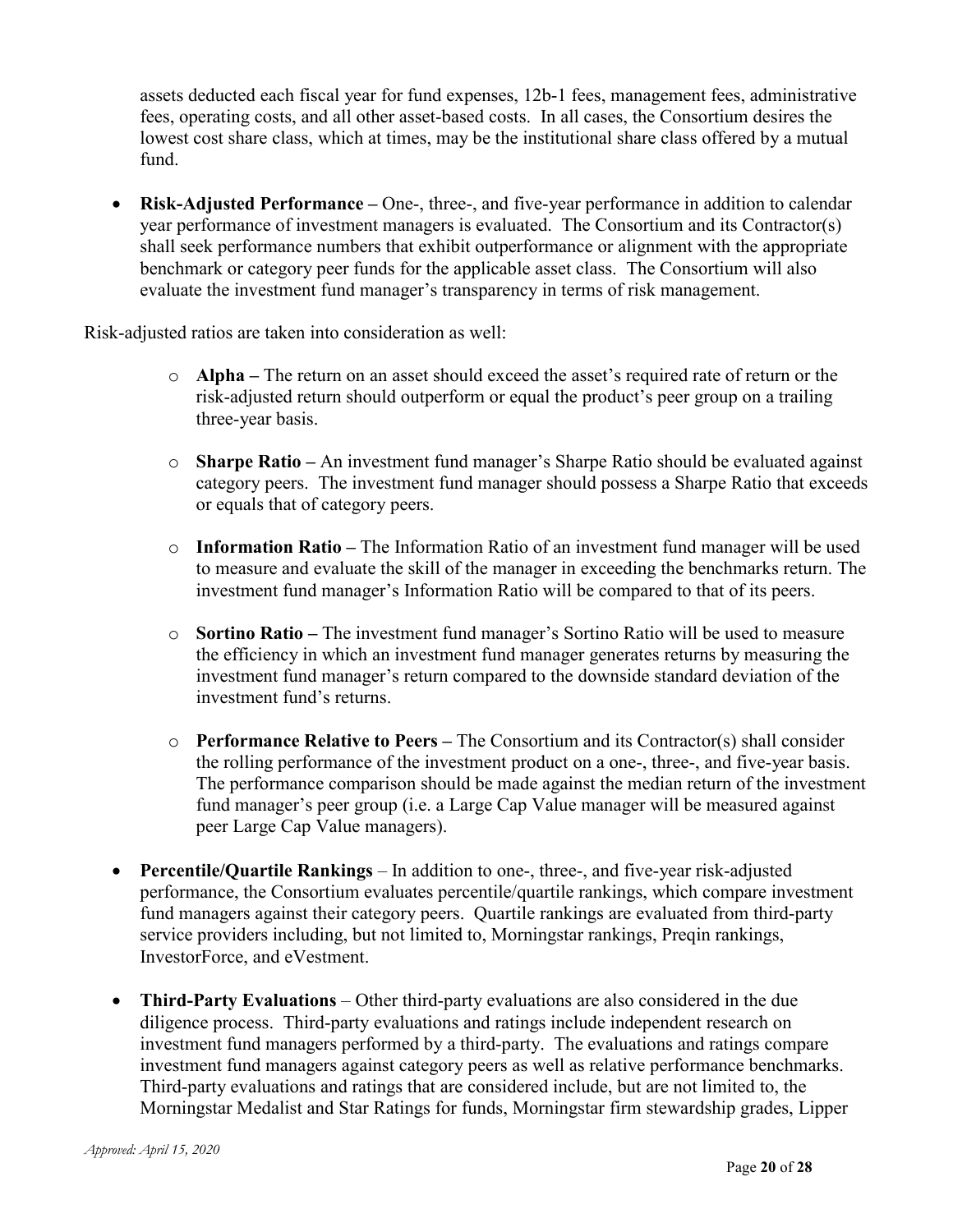ratings, or other well-recognized third-party rankings.

- **Beta** The Consortium and its Contractor(s) will consider the product's sensitivity to market movements by analyzing the Beta. The product's Beta figure should be consistent with the applicable peer group based on the investment style of the investment fund manager.
- **Standard Deviation –** Managers should exhibit similar standard deviation measures as compared to category peer groups.As it is the goal of the Consortium to limit volatility in investment returns throughout a market cycle, the investment fund manager shall exhibit the ability to maintain a consistent standard deviation over a three to five-year period.

#### **HIERARCHY OF DECISIONS**

The Consortium utilizes a specific hierarchy of decision factors to assess the suitability of investment fund managers and investment products. The sequence follows as such:

- **1. Time Horizon –** First, the Consortium and its Contractor(s) consider the investment time period that is sought to achieve the expected return. This factor is fundamental in determining what investment fund managers and products are appropriate for a given program.
- **2. Appropriate Level of Risk/Return** With a longer investment period, a higher investment return is expected (as the risk level is generally higher for long-term investments). Alternatively, with a shorter the investment time horizon, a smaller return is expected (as there is generally less risk posed).
- **3. Asset Class –** The Consortium and its Contractor(s) shall consider the need to diversify investments across asset classes.
- **4. Correlation Among Asset Classes –** Asset allocation drives the majority of returns in a given portfolio. When taking this into consideration, the Consortium and its Contractor(s) strive to diversify investments across all traditional asset classes.
- 5. **Additional Relevant and Financially Material Factors** Consideration of other relevant factors such as legal, regulatory, and reputational risks that contribute to an optimal risk management framework and are necessary to create long-term investment value.
- **6. Sub-Asset Classes –** Once an investment strategy is determined and an asset allocation is selected by the Consortium, sub-asset classes are then considered for their suitability within a portfolio.
- **7. Managers/Funds –** Once an investment strategy, risk tolerance, and asset allocation are determined, the screening and selection of investment fund managers and products is executed in an effort to build an optimal portfolio.
- **8. Sustainability Rating –** If a sustainability rating or track record is available, the Consortium may consider this information in its decision-making process in order to optimize the portfolio for long-term returns.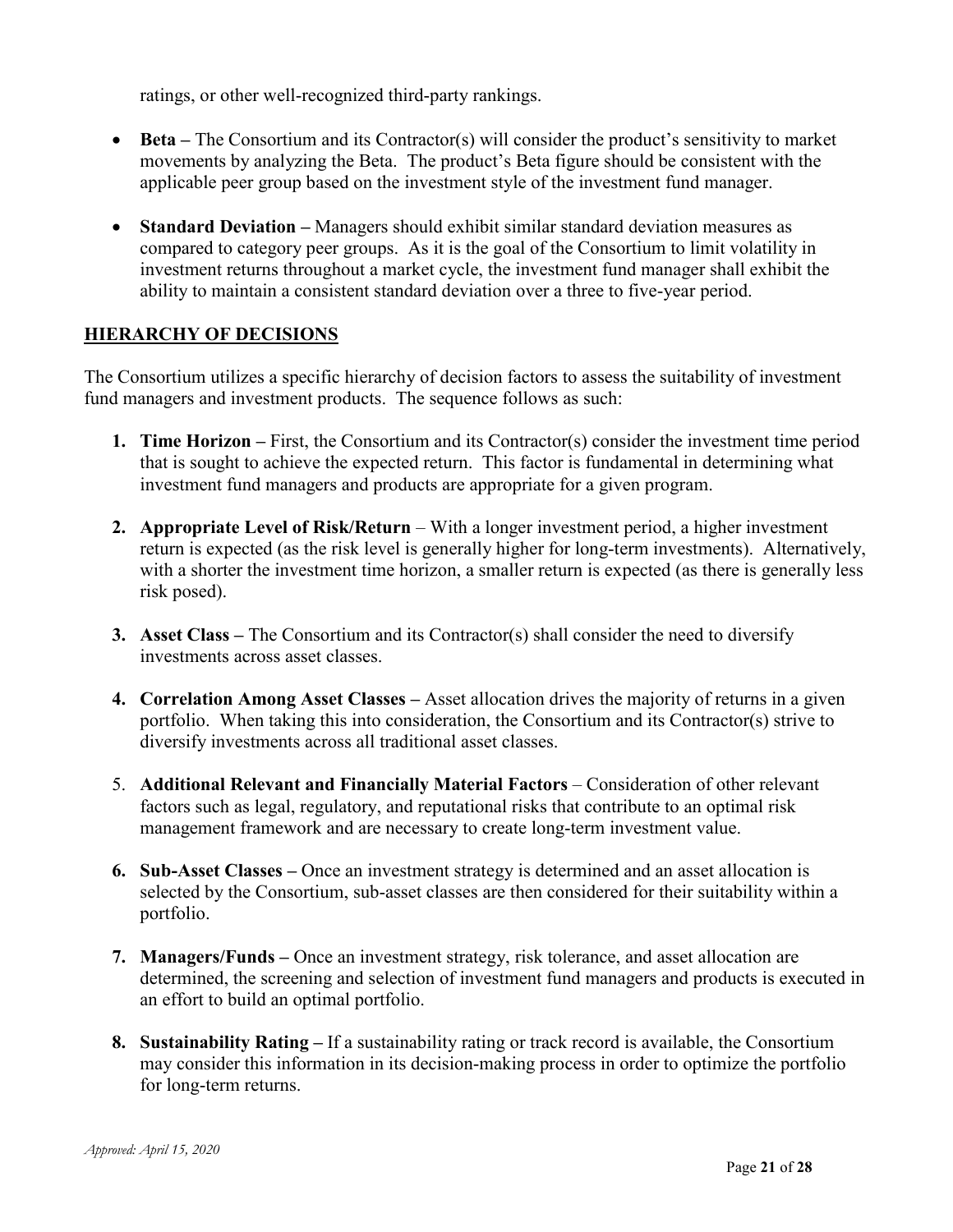#### **Monitoring Current Investment Fund Managers**

Once an investment fund manager has been selected and incorporated into the Program under the stewardship of the Consortium, the Consortium and its Contractor(s) will regularly review the investment fund managers to ensure conformance with the investment and risk management objectives of the Consortium.

#### **PERFORMANCE**

- **Review Frequency** The Consortium, in coordination with the External Investment Consultant, will review each fund's performance on a monthly, quarterly, and annual basis.
- **Benchmark** The performance of each investment product shall be compared to an appropriate index, peer group, and other performance-related measure as defined in the appropriate Investment Policy Statement. The performance of each investment fund manager is to be compared against the following:
	- 1. An appropriate "best fit" index or a blended benchmark option;
	- 2. The average performance of all investment fund managers in the peer group of similar type managers; and/or
	- 3. The performance objectives that have been established in the appropriate Investment Policy Statement of the Consortium.

#### **REPORTING**

The Contractor(s) are responsible for administering all pertinent reporting duties on a monthly, quarterly, and annual basis and supplying the Consortium with monthly reports detailing underlying investment fund performance for the prior month period.

#### **Monthly Reporting – Contractor(s)**

The Contractor(s) are responsible for supplying the Consortium with monthly reports detailing the investment performance of the products in the pertinent externally managed program. The monthly reports contain fund information as well as monthly and year-to-date performance.

#### **Quarterly Reporting – Contractor(s)**

The Contractor(s) are responsible for supplying the Consortium with quarterly reports that represent a compilation of information obtained from individual Managers as well as information from the Contractor(s)' internal investment team including but not limited to, a breakdown of fund assets, fund performance with updated monthly, quarterly, trailing 12-month, one-year, three-year, five-year, and since inception numbers, program developments, underlying fee schedules, industry landscape updates, and portfolio characteristics. Also, the tracking error of a manager's strategy is taken into consideration when monitoring funds on an ongoing basis. The following characteristics are requested for each asset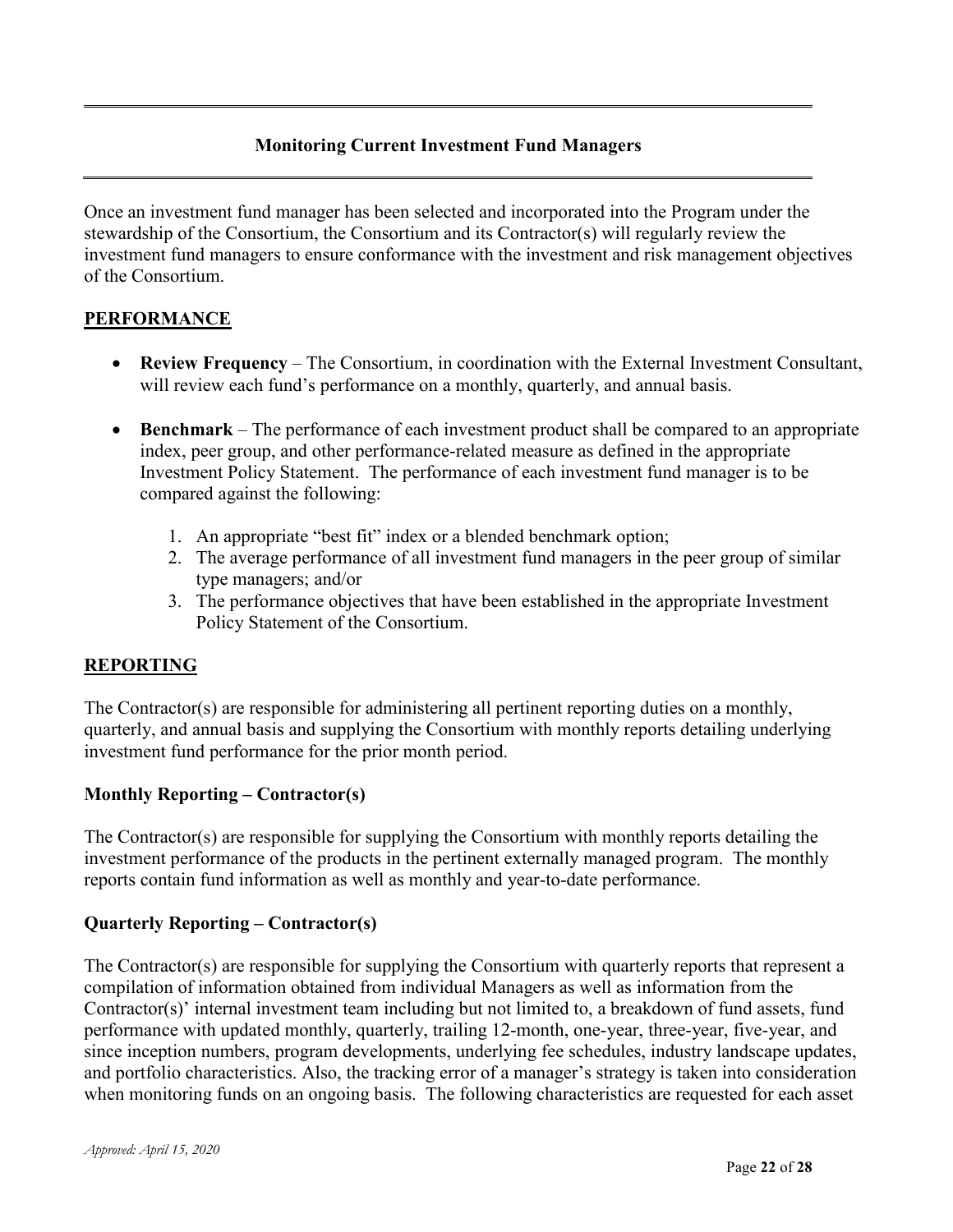#### class:

- o **Fixed Income Funds –** The following portfolio characteristics are reported as compared to the product's given benchmark include the following, but are not limited to:
	- Yield to maturity
	- Average effective maturity
	- **Average duration**
	- **Average quality**
	- Sector exposure
	- Portfolio maturity breakdown<br>■ Regional breakdown
	- Regional breakdown
	- Risk-adjusted returns
	- **Performance attribution table**
	- Maximum Drawdown
- o **Equity Funds –** The following portfolio characteristics are reported as compared to the product's given benchmark include the following, but are not limited to:
	- Number of holdings
	- Weighted average market capitalization
	- **Median market capitalization**
	- Price to earnings
	- $\blacksquare$  Price to book
	- $\blacksquare$  Price to sales
	- Return on equity
	- $Beta$
	- Alpha
	- **Turnover**
	- Standard Deviation
	- R-squared
	- Performance attribution table
	- $\blacksquare$  Five-year style drift

#### **DUE DILIGENCE MEETINGS**

Due diligence meetings are necessary to enhance program integrity and further mitigate investment, operational, and reputational risks. The meetings provide a forum by which the Consortium can examine the operations, processes, and management systems of Contractor(s) and individual investment fund managers to ensure alignment with contractual terms and investment objectives.

- **Meeting Frequency** The Consortium conducts investment due diligence meetings with Contractor(s), as well as the individual investment fund managers, on a quarterly basis.
- **Meeting Venue** Due diligence meetings may occur in-person or via conference call though for Contractor(s), the Consortium is required to hold at least one due diligence meeting per year onsite at the Contractor(s)' headquarters. Investment fund managers may be invited to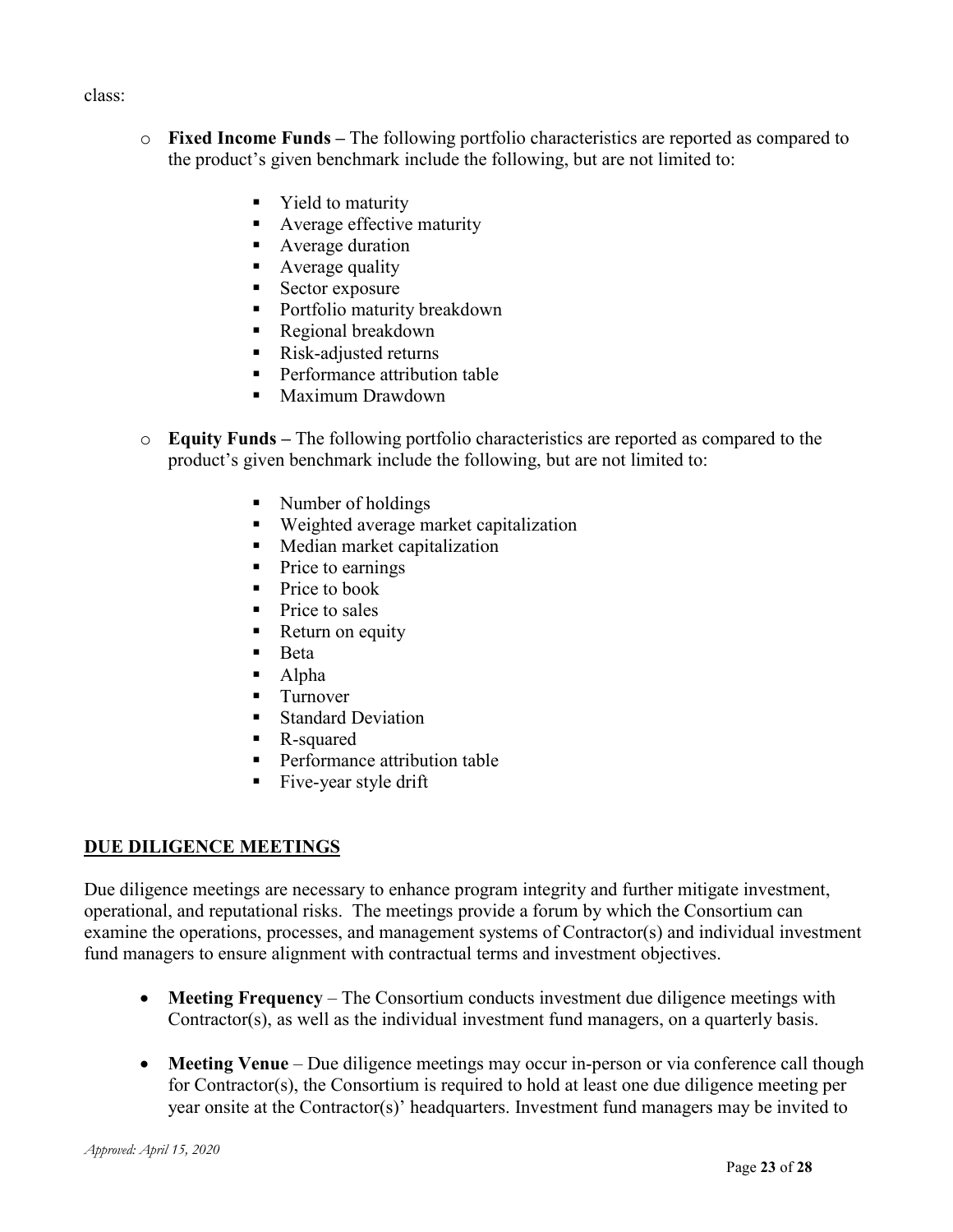attend as part of the due-diligence.

• **Annual Fee Review** – On an annual basis, the Consortium, with the assistance of the Contractor(s), will conduct a review of all current investment fund managers to assess management fees. Investment manager fees should be competitive as compared to their category peer group. When available, the Consortium shall seek to utilize separately managed accounts and or an institutional share class options when available. The utilization of separately managed accounts and institutional (including R6) share class options for underlying funds often contributes to reduced costs.

#### **MONTHLY REVIEWS**

The Consortium will conduct a performance review of all Managers on a monthly basis. This monitoring process enables the Consortium to evaluate the Manager performance and alignment with investment objectives.

On a monthly basis, the Consortium will review the investment performance of Managers to ensure there is no substantial underperformance or material changes to strategy. In the case of the discovery of substantial underperformance or notable style drift, the Consortium retains the right to contact Managers to discuss drivers for underperformance and the outlook for the investment product. After reviewing the monthly report from the Contractor(s), the Consortium shall create a monthly report detailing investment performance as well as changes in market values of the program. This monthly report is created regardless of any underperformance or material changes. The report is utilized for ongoing due diligence.

#### **QUARTERLY REVIEWS**

Investment managers are reviewed on a scheduled quarterly basis by the Consortium as well. The quarterly report features a review and recommendation as prepared by members of the Consortium. The recommendation consists of an analysis of the fund's performance, portfolio characteristics, fund updates, sustainability risk considerations, and any fund developments that occurred within the quarter including, but not limited to, personnel turnover, noticeable redemptions or flows, and parent company announcements. The fund's status can either remain unchanged, or if applicable, the fund may be put on the Watch List of the Consortium for ongoing monitoring.

#### **ANNUAL REVIEWS**

This report features a review and recommendation as prepared by members of the Consortium. The recommendation consists of an analysis of the fund's performance, portfolio characteristics, fund updates, sustainability risk considerations, and any fund developments that occurred within the year including, but not limited to, personnel turnover, noticeable redemptions or flows, and parent company announcements. The fund's status can either remain unchanged, or if applicable, the fund may be put on the Watch List of the Consortium for ongoing monitoring.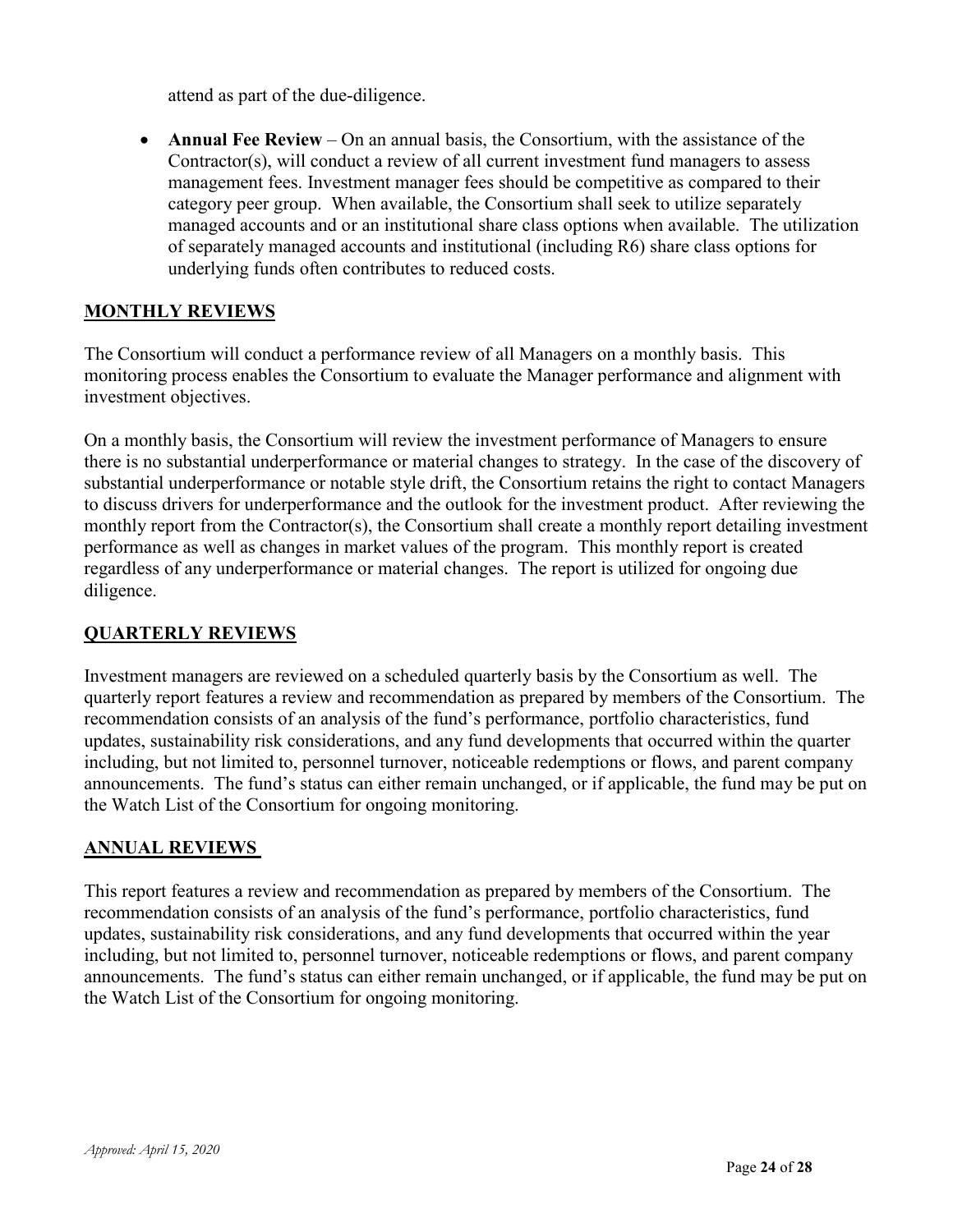#### **Watch List Procedures**

On a quarterly basis, the Consortium shall review investment fund managers across all externally managed investment programs. The Consortium may designate each investment fund manager as either "In Compliance" or "On Alert." In the event that an investment manager is put "On Alert," the manager will be placed on the Watch List.

#### **"IN COMPLIANCE"**

Managers will be designated "In Compliance" if the investment fund manager acts in accordance with the Consortium investment guidelines and policies as identified by the Investment Policy of the Program.

#### **"ON ALERT"**

If the Consortium and/or Contractor(s) remain concerned with a manager within the Programs, the Consortium may change the manager's status from "In Compliance" to a status of "On Alert." The investment fund manager's failure to improve the Watch List factor(s) at issue within a given time frame (contingent on the factor(s)) justifies a possible termination from the Program. If an investment fund manager's status is changed to "On Alert," the Consortium will promptly notify the investment fund manager in writing.

#### **WATCH LIST FACTORS**

The Consortium may place an investment fund manager on the Watch List under any one or combination of the following conditions:

- Tracking error falls below or above the median for the peer group over a one-, three-, or five-year cumulative period.
- Performance falls below median for the peer group over a one-, three-, or five-year cumulative period.
- The manager's assets under management in the given product under the program fall under \$75 million.
- Excessive out-flows/drawdowns from the given product as determined by the Consortium.
- The percentage of securities within the broad asset class falls below 80%.
- Indications of signification style drift as compared to the assigned benchmark.
- Change in the investment management style or philosophy for which the Manager is retained.
- Any regulatory or liability issue affecting the organization, (i.e. SEC regulation rulings against a Manager). This includes any issues that may arise on the parent or product level.
- Any significant change in the organizational structure of the product's management team including, but not limited to, change in portfolio management team and staff turnover within the investment team.
- The manager's three-year risk adjusted return falls below the peer group's median rate.
- Sub-optimal investment risk characteristics, including but not limited to Alpha, Beta, Sharpe ratio, Information ratio, and tracking error as compared to the assigned benchmark over a given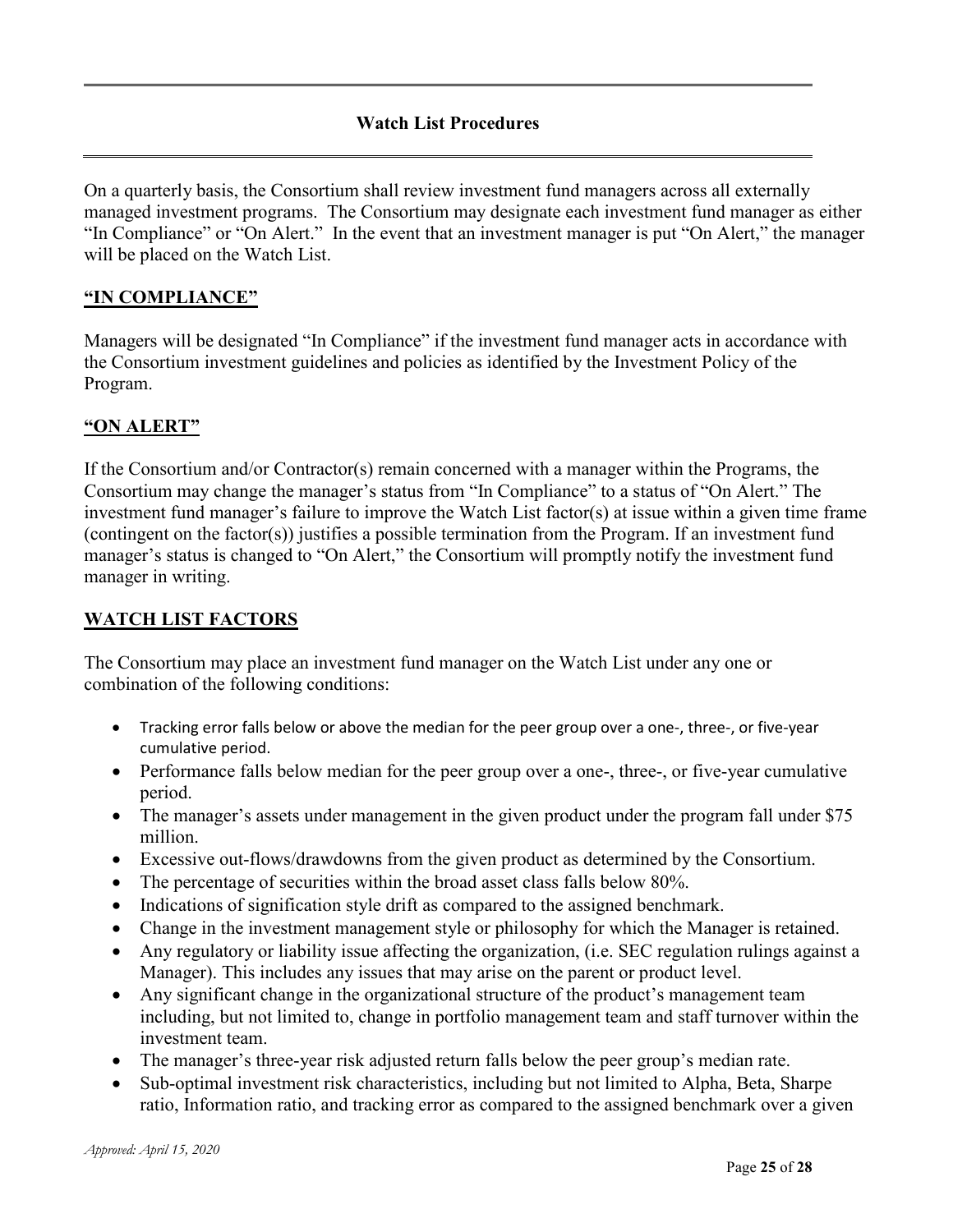period.

- Increased or unexpected volatility in terms of standard deviation when compared to peers and the benchmark.
- Violation of any statutory or contractual requirements defined by the Investment Policy Statement.
- A decrease in the level of service provided by the manager including, but not limited to, quality of responses to requests for information, quality of reports, and overall communication between the Consortium and/or the Contractor(s) and the manager.
- A flagrant instance of non-compliance with respect to sustainability risk factors or best practices that may pose a risk to the performance or suitability of the fund.
- Any extraordinary event occurs that may interfere with the manager's ability to fulfill its duties and responsibilities.

# **NOTIFICATION**

No longer than five business days after an investment fund manager has been placed on the Watch List, the Consortium shall send a written notification to the Contractor(s) that informs them of the manager's change in status and requests additional information, including, but not limited to:

- Detailed performance attribution for the trailing five-year period;
- Explanation of the challenges and shortcomings the strategy has faced over the given time period;
- Summary of current portfolio position and market catalysts expected to improve the fund performance; and
- A brief explanation discussing short-term and long-term performance expectations in the current market environment.

# **MONITORING MANAGERS ON WATCH LIST**

Regardless of the reason for the placement on the Watch List, the investment fund manager shall remain on the Watch List for a minimum of four quarters. Four quarters gives the investment fund manager a full market cycle to improve performance. It also provides sufficient time for management/structural changes to be incorporated into the strategy. After four quarters has eclipsed, with the assistance of the Contractor(s), the Consortium may conduct a search within the asset class in which the assigned investment fund manager invests to assess peer managers if the Consortium has not seen significant improvement from the investment fund manager. The assessment will include analyzing both qualitative as well as quantitative data to consider to possibly replace or to retain the manager in the current investment lineup. If the investment fund manager is retained, the manager shall be monitored on a quarterly basis and reevaluated for the possibility of removal from the Watch List.

# **TERMINATION**

If the investment fund manager fails to remedy or alleviate the issue(s) that led to its placement on the Watch List within a timeframe determined by the Consortium, the Consortium has the discretion to terminate the manager. If the Consortium decides to terminate the investment fund manager, the Consortium will promptly notify the investment fund manager in writing and will immediately begin coordinating transition management planning.